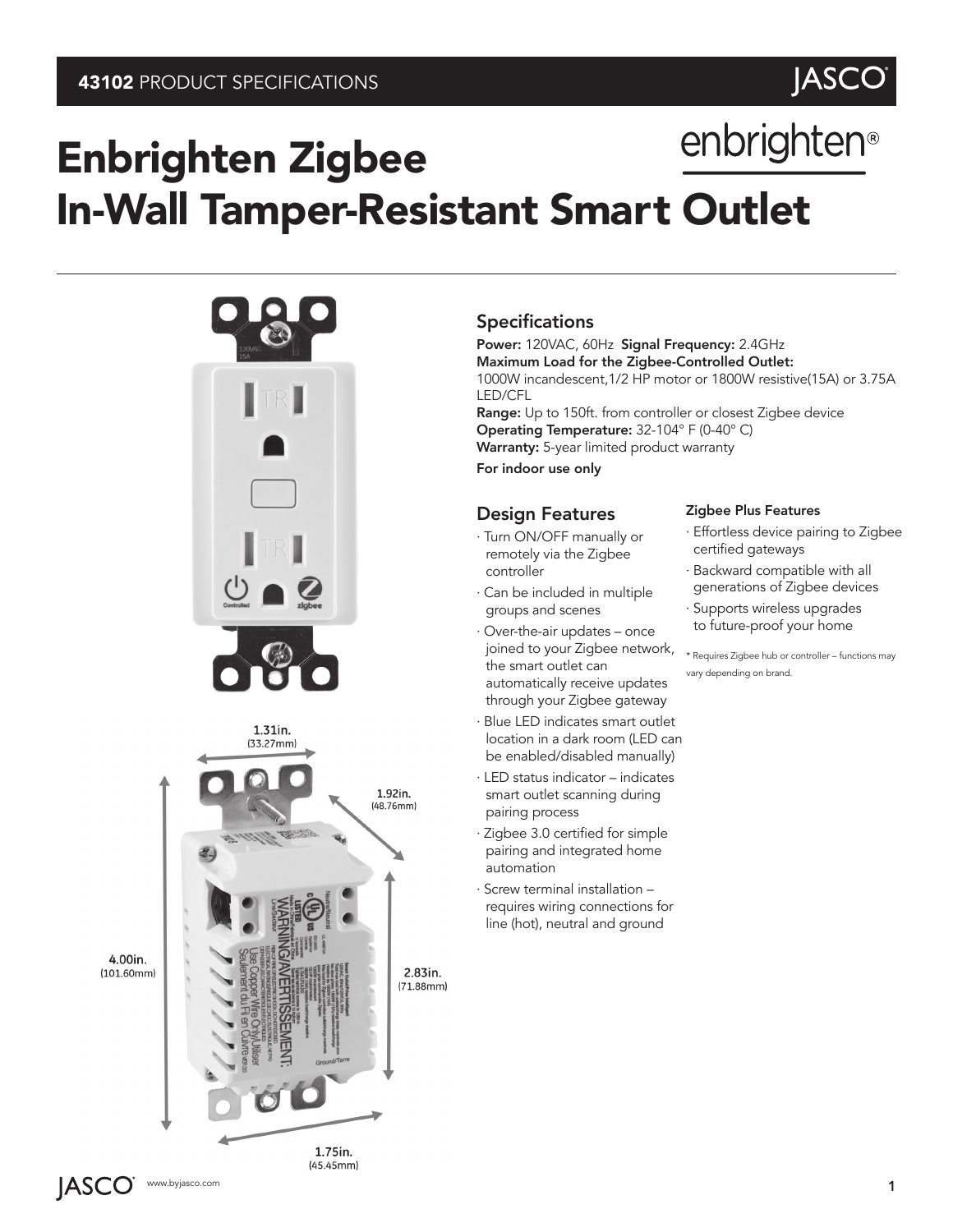# 43102 PRODUCT SPECIFICATIONS





### Wiring **Space-Saving Screw Terminals** Space-Saving Screw Terminals



### Two Outlets

Contains one grounded Zigbee-controlled AC outlet and one standard grounded AC outlet.



# Tamper Resistant

Prevents objects from being forcibly inserted into a single slot.

- Improves child safety
- Prevents injuries associated with electrical receptacles
- Meets National Electric Code (NEC) requirements
- UL listed

# Installation Recommendations

- · Devices require a single-gang U.S. wall box 3½in. deep recommended, 2¼in. deep minimum
- · Insert wires into holes, do not wrap wires around screws. Do not remove screws.
- · Indoor installation only
- · Visit ezzigbee.com/hubs for hub compatibility
- · Wallplates sold separately
- · Trilingual instruction manual English, French, Spanish



www.byjasco.com **2**